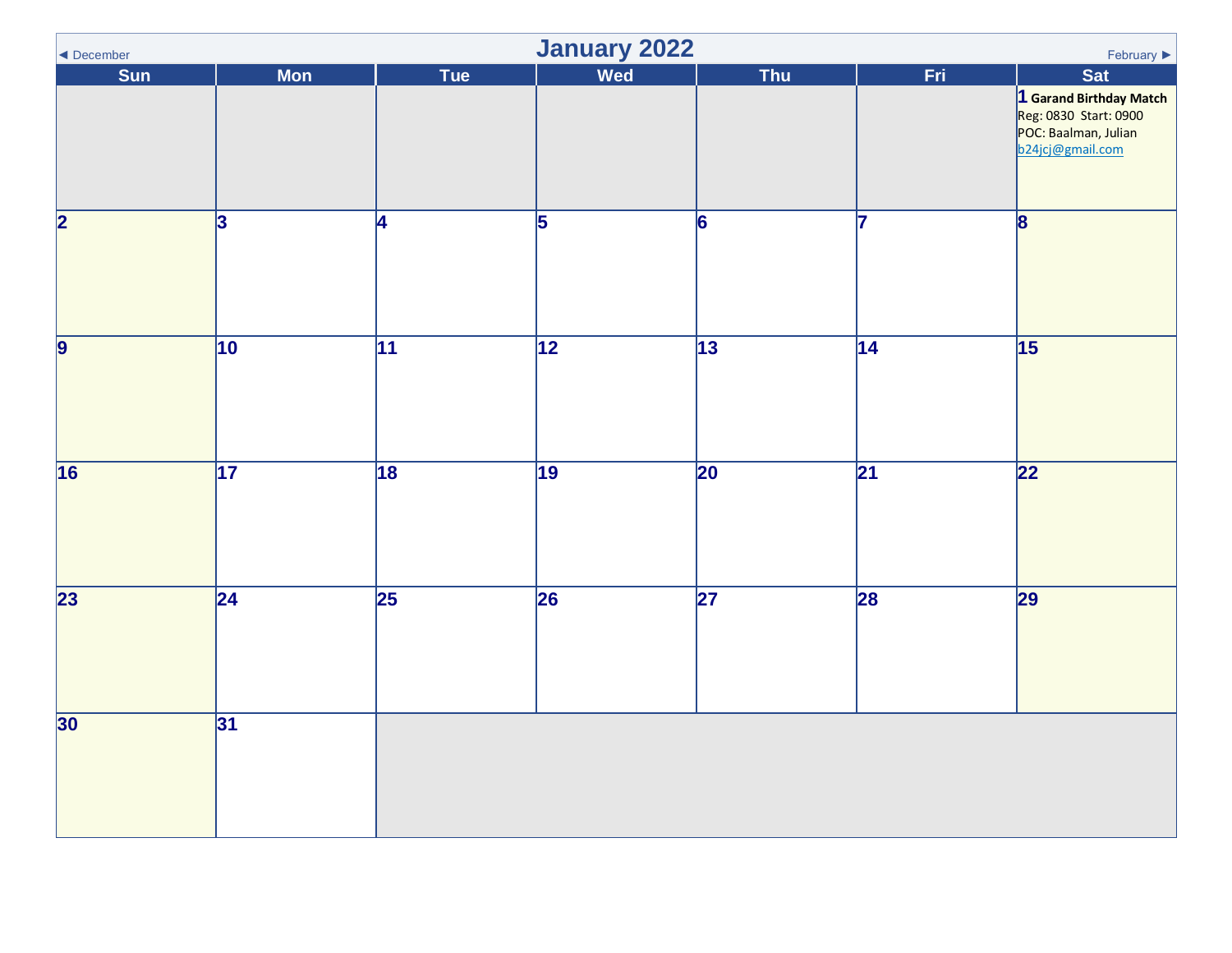<span id="page-1-0"></span>

| ◀ January                                                           | <b>February 2022</b><br>March $\blacktriangleright$ |                 |                 |                 |                 |                                                                                                                                                  |  |  |
|---------------------------------------------------------------------|-----------------------------------------------------|-----------------|-----------------|-----------------|-----------------|--------------------------------------------------------------------------------------------------------------------------------------------------|--|--|
| <b>Sun</b>                                                          | <b>Mon</b>                                          | Tue             | Wed             | <b>Thu</b>      | Fri             | <b>Sat</b>                                                                                                                                       |  |  |
|                                                                     |                                                     | 11              | 2               | 3               | 4               | 5 THE Legend Long Range<br>Rifle Match<br>E-Target Set Up: 1000<br>BBQ: 1100 Start: 1200<br>POC: Hauptmann<br>JLHauptmann@gmail.com              |  |  |
| 6                                                                   | 7                                                   | 8               | 9               | 10              | 11              | 12                                                                                                                                               |  |  |
| $\overline{13}$                                                     | $\overline{14}$                                     | $\overline{15}$ | 16              | $\overline{17}$ | $\overline{18}$ | 19<br>PR 22 match set up 1300                                                                                                                    |  |  |
| $\overline{20}$<br>PR 22 - Reg: 0730 Start:<br>1000<br>George Hagar | 21                                                  | $\overline{22}$ | $\overline{23}$ | $ 24\rangle$    | $\overline{25}$ | 26 300/500 yard Open<br>Any Rifle (OAR) Match<br>Reg: 0830 Start: 0900<br>POC: Cook, Vance<br>benjaminccook@gmail.com<br>david.vance65@gmail.com |  |  |
| 27                                                                  | 28                                                  |                 |                 |                 |                 |                                                                                                                                                  |  |  |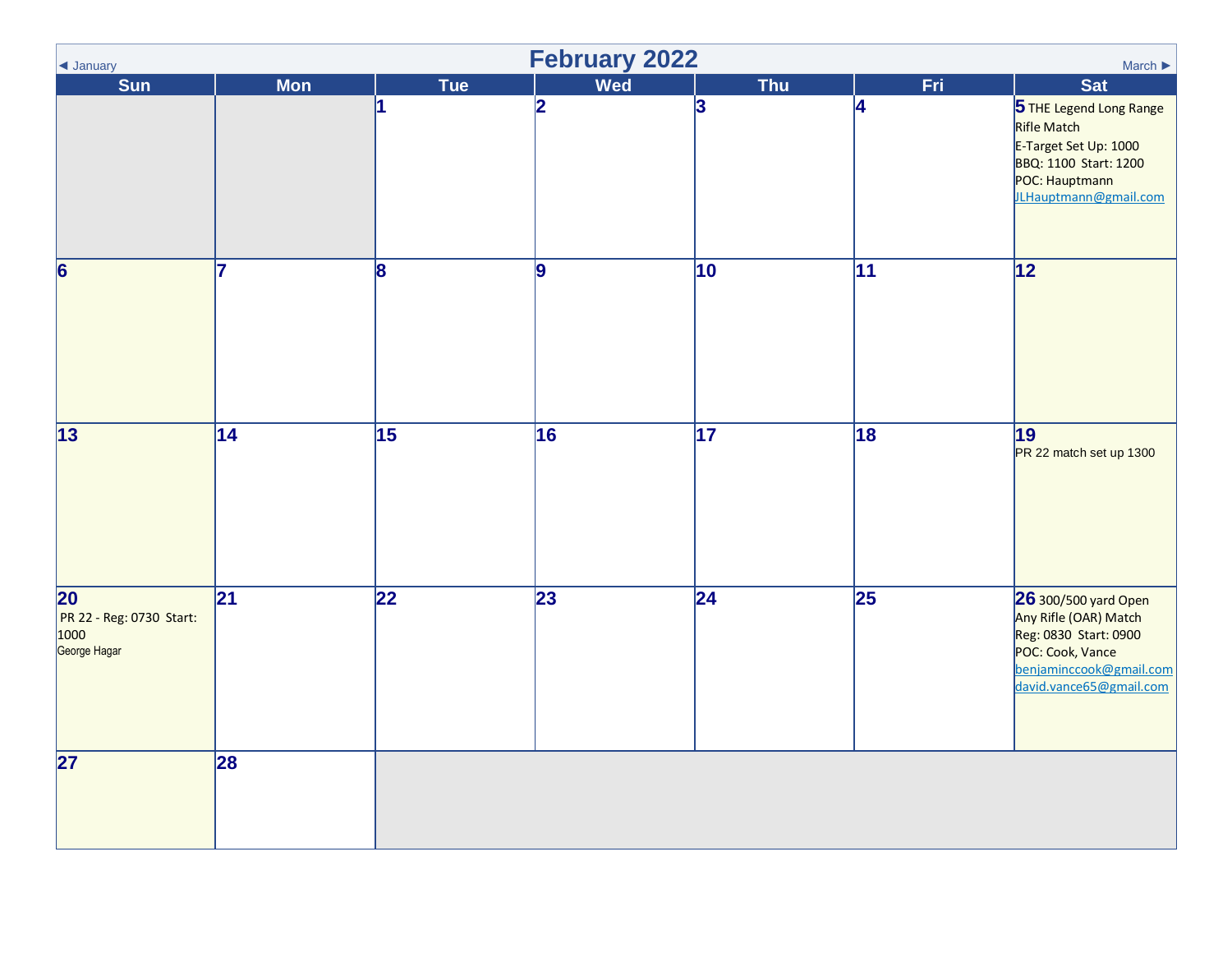<span id="page-2-0"></span>

| ← February                                                                                                                                                   | <b>March 2022</b><br>April ▶ |                                                                                                                                                   |                 |                                                                                                                                                                                                                                                                                               |                                                                                                                                                                                                   |                                                                                                                                                                                                  |  |  |  |
|--------------------------------------------------------------------------------------------------------------------------------------------------------------|------------------------------|---------------------------------------------------------------------------------------------------------------------------------------------------|-----------------|-----------------------------------------------------------------------------------------------------------------------------------------------------------------------------------------------------------------------------------------------------------------------------------------------|---------------------------------------------------------------------------------------------------------------------------------------------------------------------------------------------------|--------------------------------------------------------------------------------------------------------------------------------------------------------------------------------------------------|--|--|--|
| <b>Sun</b>                                                                                                                                                   | <b>Mon</b>                   | <b>Tue</b><br>1 Smallbore Dewar-<br>50/100 yds. at Rose Iris<br>Reg: 0800 Start: 0900 POC:<br>Meerdink, Long<br>Gary.meerdink@gmail.com           | <b>Wed</b><br>2 | <b>Thu</b><br>13<br>Vintage Smallbore Match<br>at ROSE IRIS<br>Registration 0800<br>Safety Brief 0845<br>POC: P. Keuhlen<br>pjkeuhlen@gmail.com                                                                                                                                               | Fri<br>14                                                                                                                                                                                         | <b>Sat</b><br>5 Korean War Memorial<br>RMC Reg: 1100 Start: 1200<br>POC: Julian<br>b24jcj@gmail.com                                                                                              |  |  |  |
| <b>6</b> Korean War Memorial<br>RMC Reg: 0800 Start:<br>0900 POC: Julian<br>b24jcj@gmail.com                                                                 |                              | 8 50 yard Benchrest<br>Smallbore at ROSE IRIS<br>Reg: 0800 Start: 0900<br>POC: Meerdink, Long<br>Gary.meerdink@gmail.com                          | 9               | <b>10</b> 50 yard ARA<br>Smallbore<br>at ROSE IRIS<br>Reg: 0800 Start: 0900<br>POC: P. Keuhlen<br>pikeuhlen@gmail.com<br>Rose Iris, Pistol Bays &<br><b>HESA closed for PR match</b><br>mobilization (after ARA)<br>POC: Hauptmann, Thorpe<br>JLHauptmann@gmail.com<br>GentryThorpe@gmail.com | 11 High Power Range<br>Closed for PR match<br>mobilization<br>POC: Hauptmann, Thorpe<br>JLHauptmann@gmail.com<br>GentryThorpe@gmail.com                                                           | 12 Cold Bore Challenge<br><b>Precision Rifle Match</b><br>Reg: 0630 Start: 0800<br>POC: Hauptmann, Thorpe<br>JLHauptmann@gmail.com<br>GentryThorpe@gmail.com                                     |  |  |  |
| 13 Cold Bore Challenge<br><b>Precision Rifle Match</b><br>Reg: 0630 Start: 0800<br>POC: Hauptmann, Thorpe<br>JLHauptmann@gmail.com<br>GentryThorpe@gmail.com | 14                           | $15$ 100 yard Smallbore<br>Mini-Palma at HP<br>Reg: 0800 Start: 0900<br>POC: Meerdink, Cook<br>Gary.meerdink@gmail.com<br>benjaminccook@gmail.com | 16              | 17                                                                                                                                                                                                                                                                                            | 18 Long Range Practice<br>E-Target Set Up: 1000<br>Reg: 1200 Start: 1230<br>POC: Hauptmann, Marshall<br>& Sowa<br>JLHauptmann@gmail.com;<br>Butch. Marshall 2@gmail.com<br>MikeSowa@ix.netcom.com | 19 Long Range V2 Points<br>Series Match - 5x1000<br>Reg: 1000 Start: 1030<br>POC: Hauptmann, Marshall<br>& Sowa<br>JLHauptmann@gmail.com;<br>Butch.Marshall2@gmail.com<br>MikeSowa@ix.netcom.com |  |  |  |
| <b>20</b> Smallbore 100/200<br>yard Match; ELR match to<br>follow Reg: 0830 Start:<br>0900 POC: Jorgensen<br>rjorge@charter.net                              | 21                           | 22 200/300 yard Match<br>Reg: 0800 Start: 0900<br>POC: Meerdink, Cook<br>Gary.meerdink@gmail.com<br>benjaminccook@gmail.com                       | 23              | 24                                                                                                                                                                                                                                                                                            | 25                                                                                                                                                                                                | 26                                                                                                                                                                                               |  |  |  |
| 27                                                                                                                                                           | 28                           | 29                                                                                                                                                | 30              | 31                                                                                                                                                                                                                                                                                            |                                                                                                                                                                                                   |                                                                                                                                                                                                  |  |  |  |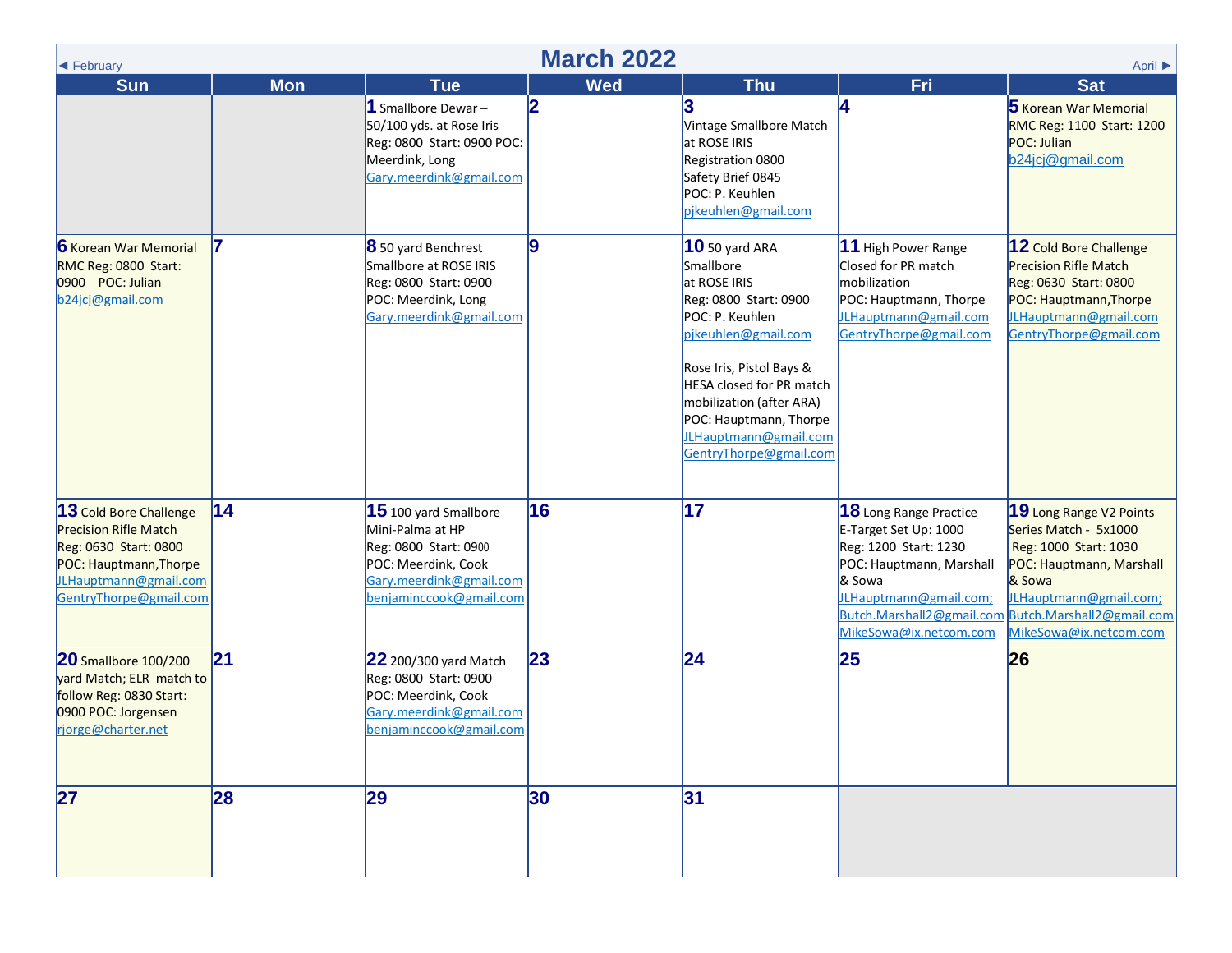<span id="page-3-0"></span>

| $\blacktriangleleft$ March                                                                                                | <b>April 2022</b><br>$May \triangleright$ |                                                                                                                                                     |    |                                                                                                                             |                                                                                                                                                                                                    |                                                                                                                                                                                                  |  |  |  |  |
|---------------------------------------------------------------------------------------------------------------------------|-------------------------------------------|-----------------------------------------------------------------------------------------------------------------------------------------------------|----|-----------------------------------------------------------------------------------------------------------------------------|----------------------------------------------------------------------------------------------------------------------------------------------------------------------------------------------------|--------------------------------------------------------------------------------------------------------------------------------------------------------------------------------------------------|--|--|--|--|
| <b>Sun</b>                                                                                                                | <b>Mon</b>                                | <b>Tue</b>                                                                                                                                          | W  | <b>Thu</b>                                                                                                                  | Fri                                                                                                                                                                                                | <b>Sat</b>                                                                                                                                                                                       |  |  |  |  |
|                                                                                                                           |                                           |                                                                                                                                                     |    |                                                                                                                             |                                                                                                                                                                                                    | 2 500/800 yard Open Any<br>Rifle (OAR) Match<br>Reg: 0830 Start: 0900<br>POC: Cook, Vance<br>benjaminccook@gmail.com<br>david.vance65@gmail.com                                                  |  |  |  |  |
| 3 Smallbore 100/200 yard 4<br>Match; ELR match to<br>follow Reg: 0830 Start:<br>0900 POC: Jorgensen<br>rjorge@charter.net |                                           | 5 Smallbore Dewar-<br>50/100 yds. at Rose Iris<br>Reg: 0800 Start: 0900 POC:<br>Meerdink, Long<br>Gary.meerdink@gmail.com                           | 6  | Vintage Smallbore Match<br>at ROSE IRIS<br>Registration 0800<br>Safety Brief 0845<br>POC: P. Keuhlen<br>pjkeuhlen@gmail.com | 18                                                                                                                                                                                                 | 9 Regional Match Course<br>(RMC)<br>Reg: 0800 Start: 0830<br>POC: Julian<br>b24jcj@gmail.com                                                                                                     |  |  |  |  |
| $ 10\rangle$                                                                                                              | 11                                        | 12 50 yard Benchrest<br>Smallbore at ROSE IRIS<br>Reg: 0800 Start: 0900<br>POC: Meerdink, Long<br>Gary.meerdink@gmail.com                           | 13 | $14$ 50 yard ARA<br>Smallbore<br>at ROSE IRIS<br>Reg: 0800 Start: 0900<br>POC: P. Keuhlen<br>pjkeuhlen@gmail.com            | $ 15$ Long Range Practice<br>E-Target Set Up: 1000<br>Reg: 1200 Start: 1230<br>POC: Hauptmann, Marshall<br>& Sowa<br>JLHauptmann@gmail.com;<br>Butch.Marshall2@gmail.com<br>MikeSowa@ix.netcom.com | 16 Long Range V2 Points<br>Series Match - 5x1000<br>Reg: 1000 Start: 1030<br>POC: Hauptmann, Marshall<br>& Sowa<br>JLHauptmann@gmail.com;<br>Butch.Marshall2@gmail.com<br>MikeSowa@ix.netcom.com |  |  |  |  |
| $\overline{17}$                                                                                                           | 18                                        | 19<br>100 yard Smallbore Mini-<br>Palma at HP<br>Reg: 0800 Start: 0900<br>POC: Meerdink, Cook<br>Gary.meerdink@gmail.com<br>benjaminccook@gmail.com | 20 | $\mathbf{21}$                                                                                                               | 22 PR 22 -set up 1300 to<br>1500                                                                                                                                                                   | 23 PR 22 - Reg: 0730 Start:<br>1000<br>Ron Icayan<br>ronicayan@gmail.com                                                                                                                         |  |  |  |  |
| 24                                                                                                                        | 25                                        | <b>26</b> 200/300 yard Match<br>Reg: 0800 Start: 0900<br>POC: Meerdink, Cook<br>Gary.meerdink@gmail.com<br>benjaminccook@gmail.com                  | 27 | 28                                                                                                                          | 29                                                                                                                                                                                                 | 30 Smallbore 100/200 yard<br>Match; ELR match to follow<br>Reg: 0830 Start: 0900 POC:<br>Jorgensen<br>rjorge@charter.net                                                                         |  |  |  |  |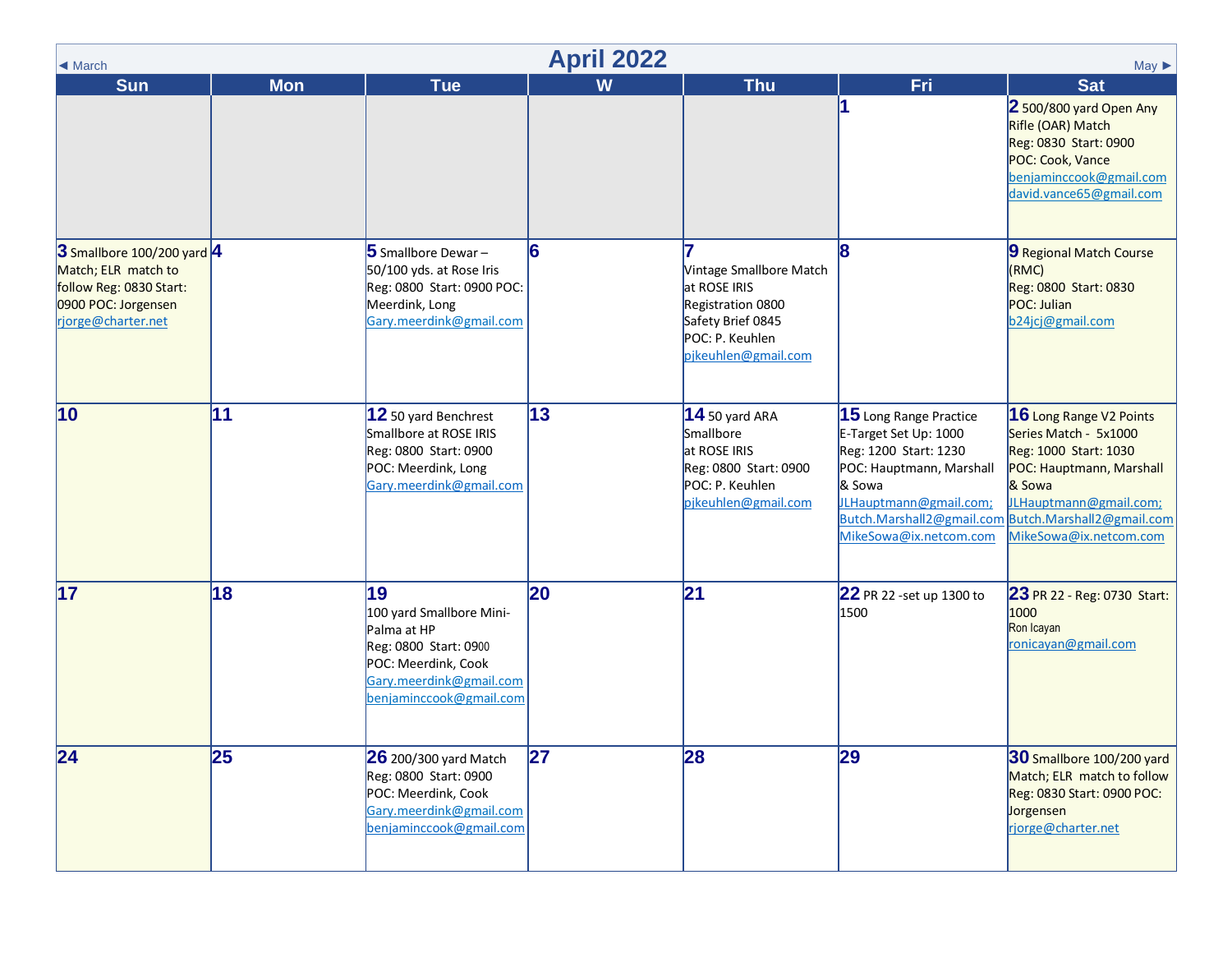<span id="page-4-0"></span>

| <b>May 2022</b><br>E April<br>June                                                                                                                                                                                          |                  |                                                                                                                                                        |     |                                                                                                                                                                                                                                                          |                                                                                                                                                                                            |                                                                                                                                                                                                                                                     |  |  |
|-----------------------------------------------------------------------------------------------------------------------------------------------------------------------------------------------------------------------------|------------------|--------------------------------------------------------------------------------------------------------------------------------------------------------|-----|----------------------------------------------------------------------------------------------------------------------------------------------------------------------------------------------------------------------------------------------------------|--------------------------------------------------------------------------------------------------------------------------------------------------------------------------------------------|-----------------------------------------------------------------------------------------------------------------------------------------------------------------------------------------------------------------------------------------------------|--|--|
| <b>Sun</b>                                                                                                                                                                                                                  | Mon              | <b>Tue</b>                                                                                                                                             | Wed | <b>Thu</b>                                                                                                                                                                                                                                               | Fri                                                                                                                                                                                        | <b>Sat</b>                                                                                                                                                                                                                                          |  |  |
| 300/500 yard Open Any Rifle<br>(OAR) Match<br>Reg: 0830 Start: 0900<br>POC: Cook, Vance<br>benjaminccook@gmail.com<br>david.vance65@gmail.com                                                                               | 2                | $3$ Smallbore Dewar - 50/100 yds. at Rose Iris<br>Reg: 0800 Start: 0900 POC: Meerdink, Long<br>Gary.meerdink@gmail.com                                 | 14  | 5<br>Vintage Smallbore Match<br>at ROSE IRIS<br>Registration 0800<br>Safety Brief 0845<br>POC: P. Keuhlen<br>pikeuhlen@gmail.com                                                                                                                         | 6<br>50 BMG Benchrest<br>Reg: 0730 Start: 0800 POC:<br>Nicholson<br>nicholsonind@gmail.com                                                                                                 | 50 BMG Benchrest<br>Reg: 0730 Start: 0800 POC:<br>Nicholson<br>nicholsonind@gmail.com                                                                                                                                                               |  |  |
| $\bf{8}$<br>50 BMG Benchrest<br>Reg: 0730 Start: 0800 POC:<br>Nicholson<br>nicholsonind@gmail.com                                                                                                                           | $\boldsymbol{9}$ | $ 10$ 50 yard Benchrest Smallbore at ROSE IRIS $ 11$<br>Reg: 0800 Start: 0900<br>POC: Meerdink,<br>Long Gary.meerdink@gmail.com                        |     | 12 Palma Practice<br>E-Target Set Up: 0900<br>Reg: 1000 Start: 1030 POC: Hauptmann,<br>Pitcairn JLHauptmann@gmail.com<br>PilotShot@telus.net<br>50 yard ARA Smallbore<br>at ROSE IRIS<br>Reg: 0800 Start: 0900<br>POC: P. Keuhlen<br>pjkeuhlen@gmail.com | 13 Palma Team Match and<br>Individual Practice<br>E-Target Set Up: 0900<br>Reg: 1000 Start: 1030<br>POC: Hauptmann, Marshall<br>& Sowa<br>JLHauptmann@gmail.com;<br>MikeSowa@ix.netcom.com | 14 Palma Regional Match<br>1x800, 1x900 & 2x1000<br><b>NRA Registered</b><br>Reg: 0800 Start: 0900<br>POC: Hauptmann, Marshall<br>& Sowa<br>JLHauptmann@gmail.com;<br>Butch.Marshall2@gmail.com Butch.Marshall2@gmail.com<br>MikeSowa@ix.netcom.com |  |  |
| $15$ Palma Regional Match<br>1x800, 1x900 & 1x1000<br><b>NRA Registered</b><br>Reg: 0730 Start: 0830<br>POC: Hauptmann, Marshall<br>& Sowa<br>JLHauptmann@gmail.com;<br>Butch.Marshall2@gmail.com<br>MikeSowa@ix.netcom.com | 16               | 17 100 yard Smallbore Mini-Palma at HP<br>Reg: 0800 Start: 0900<br>POC: Meerdink,<br><b>Cook</b><br>Gary.meerdink@gmail.com<br>benjaminccook@gmail.com | 18  | $ 19\rangle$                                                                                                                                                                                                                                             | 20                                                                                                                                                                                         | 21 NRA aprov<br><b>Regional Match Course</b><br>(KMC)<br>Reg: 1100 Start: 1200<br>POC: Julian<br>b24jcj@gmail.com                                                                                                                                   |  |  |
| 22 CMP EIC Match<br>Reg: 0800 Start: 0830<br>POC: Julian<br>b24jcj@gmail.com                                                                                                                                                | 23               | 24<br>200/300 yard Match<br>Reg: 0800 Start: 0900<br>POC: Meerdink.<br><b>Cook</b><br>Gary.meerdink@gmail.com<br>benjaminccook@gmail.com               | 25  | 26                                                                                                                                                                                                                                                       | 27                                                                                                                                                                                         | 28 PR 22 -set up 1300 to<br>1500                                                                                                                                                                                                                    |  |  |
| 29 PR 22 - Reg: 0730 Start: 30<br>1000<br>George Hager                                                                                                                                                                      |                  | 31                                                                                                                                                     |     |                                                                                                                                                                                                                                                          |                                                                                                                                                                                            |                                                                                                                                                                                                                                                     |  |  |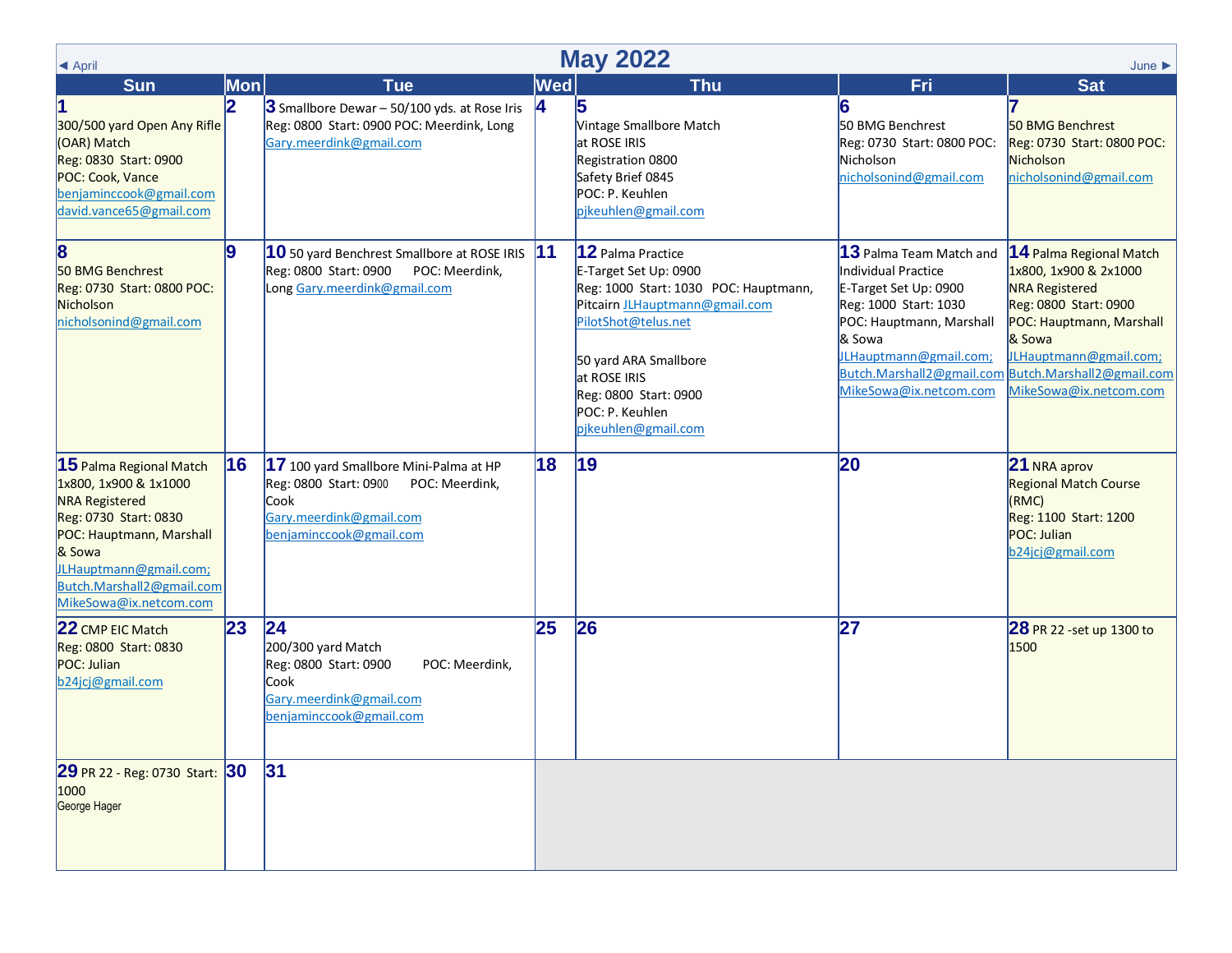<span id="page-5-0"></span>

| $\triangleleft$ May                                                                                                                                                                        | <b>June 2022</b><br>$July \triangleright$ |                                                                                                                                                      |            |                                                                                                                                  |                                                                                                                                                                                                                                                     |                                                                                                                                                                |  |  |
|--------------------------------------------------------------------------------------------------------------------------------------------------------------------------------------------|-------------------------------------------|------------------------------------------------------------------------------------------------------------------------------------------------------|------------|----------------------------------------------------------------------------------------------------------------------------------|-----------------------------------------------------------------------------------------------------------------------------------------------------------------------------------------------------------------------------------------------------|----------------------------------------------------------------------------------------------------------------------------------------------------------------|--|--|
| <b>Sun</b>                                                                                                                                                                                 | <b>Mon</b>                                | <b>Tue</b>                                                                                                                                           | <b>Wed</b> | <b>Thu</b>                                                                                                                       | Fri                                                                                                                                                                                                                                                 | <b>Sat</b>                                                                                                                                                     |  |  |
|                                                                                                                                                                                            |                                           |                                                                                                                                                      | 1          | 2                                                                                                                                | 3                                                                                                                                                                                                                                                   | 4 300/500 yard Open Any<br>Rifle (OAR) Match<br>Reg: 0830 Start: 0900<br>POC: Cook, Vance<br>benjaminccook@gmail.com<br>david.vance65@gmail.com                |  |  |
| 5                                                                                                                                                                                          | 6                                         | Smallbore Dewar - 50/100<br>vds. at Rose Iris<br>Reg: 0800 Start: 0900 POC:<br>Meerdink, Long<br>Gary.meerdink@gmail.com                             | 18         | 9 Vintage Smallbore<br>Match<br>at ROSE IRIS<br>Registration 0800<br>Safety Brief 0845<br>POC: P. Keuhlen<br>pjkeuhlen@gmail.com | 10                                                                                                                                                                                                                                                  | 11 Regional Match Course<br>(RMC)<br>Reg: 0800 Start: 0830<br>POC: Julian<br>b24jcj@gmail.com                                                                  |  |  |
| $12$ Smallbore 100/200 yard<br>Match; ELR match to follow<br>Reg: 0830 Start: 0900 POC:<br>Jorgensen<br>rjorge@charter.net                                                                 | 13                                        | 14<br>50 yard Benchrest<br>Smallbore at ROSE IRIS<br>Reg: 0800 Start: 0900<br>POC: Meerdink, Long<br>Gary.meerdink@gmail.com                         | 15         | 16<br>50 yard ARA Smallbore<br>at ROSE IRIS<br>Reg: 0800 Start: 0900<br>POC: P. Keuhlen<br>pikeuhlen@gmail.com                   | 17                                                                                                                                                                                                                                                  | 18                                                                                                                                                             |  |  |
| $ 19\rangle$                                                                                                                                                                               | 20                                        | 21 <br>100 yard Smallbore Mini-<br>Palma at HP<br>Reg: 0800 Start: 0900<br>POC: Meerdink, Cook<br>Gary.meerdink@gmail.com<br>benjaminccook@gmail.com | 22         | 23                                                                                                                               | 24 Long Range Team Match 25 Long Range Regional<br>and Individual Practice<br>E-Target Set Up: 1000<br>Reg: 1200 Start: 1230<br>POC: Hauptmann, Marshall<br>& Sowa<br>JLHauptmann@gmail.com;<br>Butch.Marshall2@gmail.com<br>MikeSowa@ix.netcom.com | Match - 3x1000<br>Reg: 0930 Start: 1030<br>POC: Hauptmann, Marshall<br>& Sowa<br>JLHauptmann@gmail.com;<br>Butch.Marshall2@gmail.com<br>MikeSowa@ix.netcom.com |  |  |
| 26 Long Range Regional<br>$Match - 2x1000$<br>Reg: 0730 Start: 0830<br>POC: Hauptmann, Marshall<br>& Sowa<br>JLHauptmann@gmail.com;<br>Butch.Marshall2@gmail.com<br>MikeSowa@ix.netcom.com | 27                                        | 28<br>200/300 yard Match<br>Reg: 0800 Start: 0900<br>POC: Meerdink, Cook<br>Gary.meerdink@gmail.com<br>benjaminccook@gmail.com                       | 29         | $ 30\rangle$                                                                                                                     |                                                                                                                                                                                                                                                     |                                                                                                                                                                |  |  |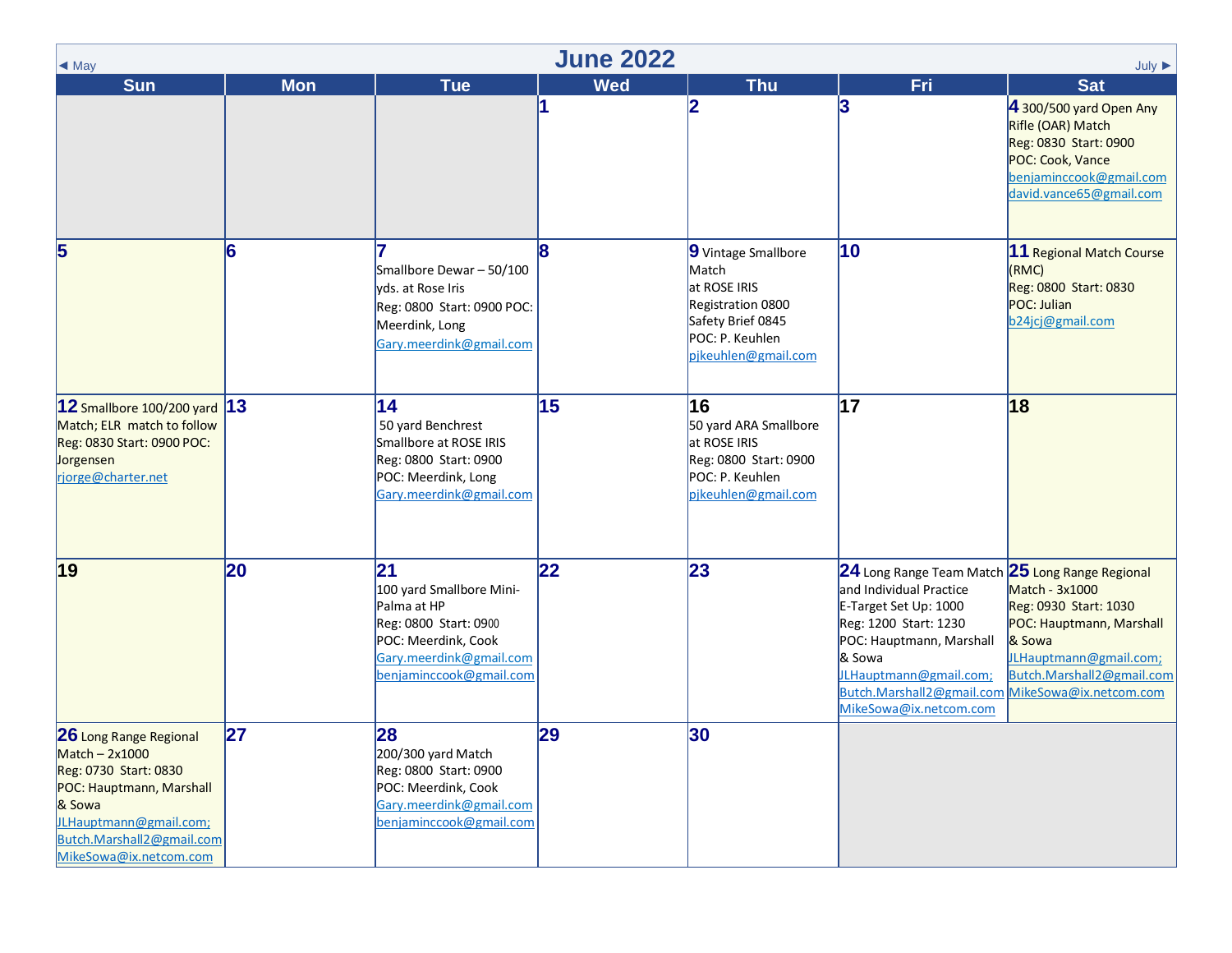<span id="page-6-0"></span>

| $\blacktriangleleft$ June | <b>July 2022</b><br>August $\blacktriangleright$ |                                                                                                                                                 |            |                                                                                                                             |                                                                                                                                                                                                                                                                                                       |                                                                                                                                                                                                  |  |  |  |
|---------------------------|--------------------------------------------------|-------------------------------------------------------------------------------------------------------------------------------------------------|------------|-----------------------------------------------------------------------------------------------------------------------------|-------------------------------------------------------------------------------------------------------------------------------------------------------------------------------------------------------------------------------------------------------------------------------------------------------|--------------------------------------------------------------------------------------------------------------------------------------------------------------------------------------------------|--|--|--|
| <b>Sun</b>                | <b>Mon</b>                                       | <b>Tue</b>                                                                                                                                      | <b>Wed</b> | <b>Thu</b>                                                                                                                  | Fri                                                                                                                                                                                                                                                                                                   | <b>Sat</b>                                                                                                                                                                                       |  |  |  |
|                           |                                                  |                                                                                                                                                 |            |                                                                                                                             |                                                                                                                                                                                                                                                                                                       | 12                                                                                                                                                                                               |  |  |  |
| $\overline{3}$            | 4                                                | 5 Smallbore Dewar-<br>50/100 yds. at Rose Iris<br>Reg: 0700 Start: 0800 POC:<br>Meerdink, Long<br>Gary.meerdink@gmail.com                       | 6          | Vintage Smallbore Match<br>at ROSE IRIS<br>Registration 0700<br>Safety Brief 0745<br>POC: P. Keuhlen<br>pjkeuhlen@gmail.com | 8                                                                                                                                                                                                                                                                                                     | 9 Regional Match Course<br>(KMC)<br>Reg: 0800 Start: 0830<br>POC: Julian<br>b24jcj@gmail.com                                                                                                     |  |  |  |
| $ 10\rangle$              | 11                                               | 12 50 yard Benchrest<br>Smallbore at ROSE IRIS<br>Reg: 0700 Start: 0800<br>POC: Meerdink, Long<br>Gary.meerdink@gmail.com                       | 13         | $14$ 50 yard ARA<br>Smallbore<br>at ROSE IRIS<br>Reg: 0700 Start: 0800<br>POC: P. Keuhlen<br>pjkeuhlen@gmail.com            | 15 Beat The Heat<br>1000 yard Match<br>Reg: 0530 Start: 0600<br>POC: Cook<br>benjaminccook @gmail.com<br>Long Range Practice<br>E-Target Set Up: 0700<br>Reg: 0830 Start: 0900<br>POC: Hauptmann, Marshall<br>& Sowa<br>JLHauptmann@gmail.com;<br>Butch.Marshall2@gmail.com<br>MikeSowa@ix.netcom.com | 16 Long Range V2 Points<br>Series Match - 5x1000<br>Reg: 0830 Start: 0900<br>POC: Hauptmann, Marshall<br>& Sowa<br>JLHauptmann@gmail.com;<br>Butch.Marshall2@gmail.com<br>MikeSowa@ix.netcom.com |  |  |  |
| $\overline{17}$           | 18                                               | 19 100 yard Smallbore<br>Mini-Palma at HP<br>Reg: 0700 Start: 0800<br>POC: Meerdink, Cook<br>Gary.meerdink@gmail.com<br>benjaminccook@gmail.com | 20         | $\overline{21}$                                                                                                             | 22                                                                                                                                                                                                                                                                                                    | 23 Smallbore 100/200 yard<br>Match; ELR match to follow<br>Reg: 0730 Start: 0800 POC:<br>Jorgensen<br>rjorge@charter.net                                                                         |  |  |  |
| 24                        | 25                                               | 26200/300 yard Match<br>Reg: 0700 Start: 0800<br>POC: Meerdink, Cook<br>Gary.meerdink@gmail.com<br>benjaminccook@gmail.com                      | 27         | 28                                                                                                                          | 29                                                                                                                                                                                                                                                                                                    | 30                                                                                                                                                                                               |  |  |  |
| 31                        |                                                  |                                                                                                                                                 |            |                                                                                                                             |                                                                                                                                                                                                                                                                                                       |                                                                                                                                                                                                  |  |  |  |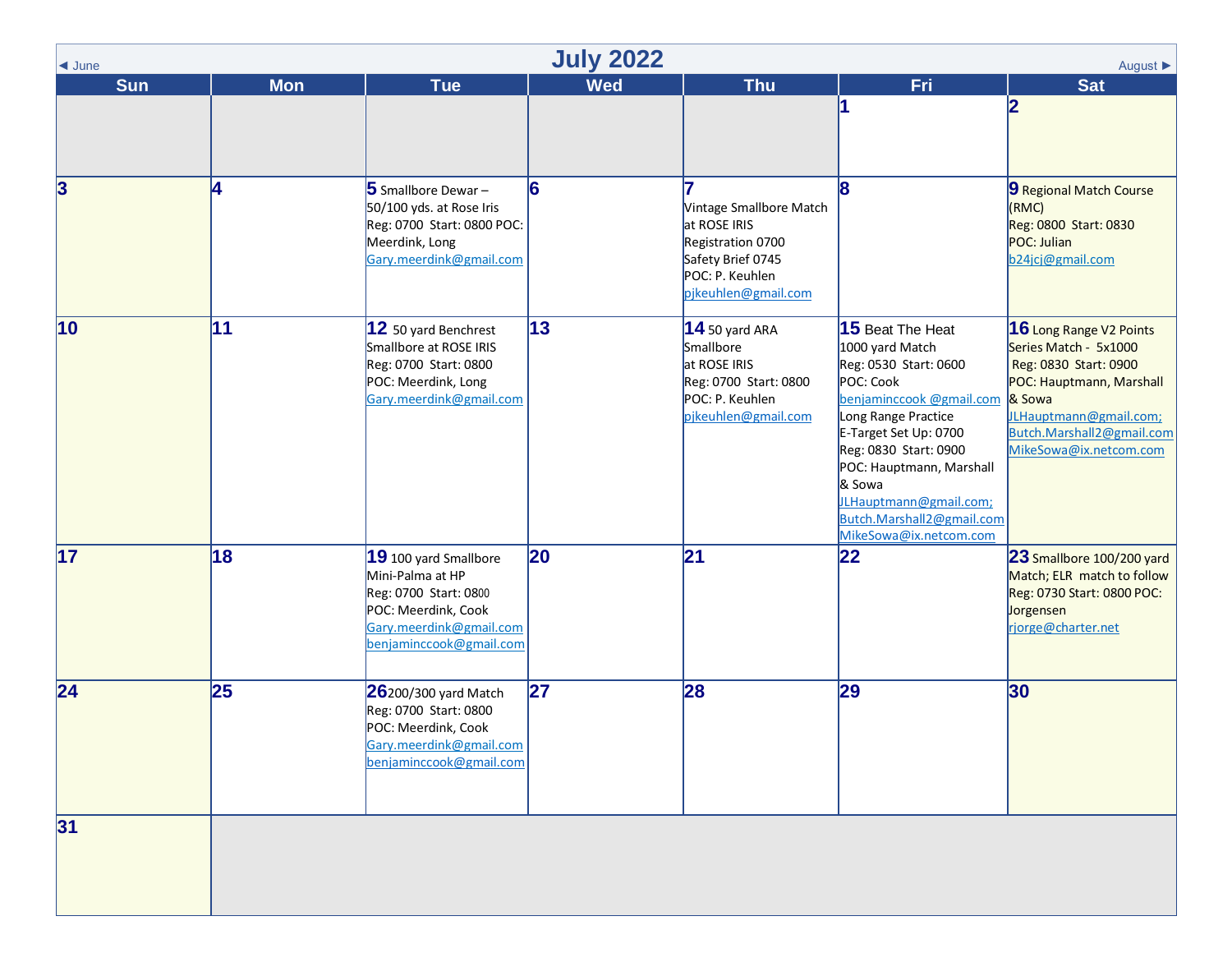<span id="page-7-0"></span>

| $\triangleleft$ July                                   | <b>August 2022</b><br>September $\blacktriangleright$ |                                                                                                                                                        |                 |                                                                                                                             |                                                                                                                                                                    |                                                                                                                                                                                                                            |  |  |
|--------------------------------------------------------|-------------------------------------------------------|--------------------------------------------------------------------------------------------------------------------------------------------------------|-----------------|-----------------------------------------------------------------------------------------------------------------------------|--------------------------------------------------------------------------------------------------------------------------------------------------------------------|----------------------------------------------------------------------------------------------------------------------------------------------------------------------------------------------------------------------------|--|--|
| <b>Sun</b>                                             | <b>Mon</b>                                            | <b>Tue</b>                                                                                                                                             | <b>Wed</b>      | <b>Thu</b>                                                                                                                  | Fri                                                                                                                                                                | <b>Sat</b>                                                                                                                                                                                                                 |  |  |
|                                                        | 11                                                    | 2 Smallbore Dewar-<br>50/100 yds. at Rose Iris<br>Reg: 0700 Start: 0800 POC:<br>Meerdink, Long<br>Gary.meerdink@gmail.com                              | 3               | Vintage Smallbore Match<br>at ROSE IRIS<br>Registration 0700<br>Safety Brief 0745<br>POC: P. Keuhlen<br>pjkeuhlen@gmail.com | 5                                                                                                                                                                  | 6                                                                                                                                                                                                                          |  |  |
| 7                                                      | $\overline{\mathbf{8}}$                               | 9 50 yard Benchrest<br>Smallbore at ROSE IRIS<br>Reg: 0700 Start: 0800<br>POC: Meerdink, Long<br>Gary.meerdink@gmail.com                               | 10              | $11$ 50 yard ARA<br>Smallbore<br>at ROSE IRIS<br>Reg: 0700 Start: 0800<br>POC: P. Keuhlen<br>pjkeuhlen@gmail.com            | 12 Long Range Practice<br>E-Target Set Up: 0700<br>Reg: 0830 Start: 0900<br>POC: Hauptmann, Marshall<br>& Sowa<br>JLHauptmann@gmail.com;<br>MikeSowa@ix.netcom.com | 13 Long Range V2 Points<br>Series Match - 5x1000<br>Reg: 0830 Start: 0900<br>POC: Hauptmann, Marshall<br>& Sowa<br>JLHauptmann@gmail.com;<br>Butch.Marshall2@gmail.com Butch.Marshall2@gmail.com<br>MikeSowa@ix.netcom.com |  |  |
| 14                                                     | 15                                                    | <b>16</b> 100 yard Smallbore<br>Mini-Palma at HP<br>Reg: 0700 Start: 0800<br>POC: Meerdink, Cook<br>Gary.meerdink@gmail.com<br>benjaminccook@gmail.com | $\overline{17}$ | 18                                                                                                                          | 19 Beat The Heat<br>500 yard Match<br>Reg: 0530 Start: 0600<br>POC: Cook<br>benjaminccook<br>@gmail.com                                                            | 20 Smallbore 100/200 yard<br>Match; ELR match to follow<br>Reg: 0730 Start: 0800 POC:<br>Jorgensen<br>rjorge@charter.net<br>PR 22 -set up 1300 to 1500                                                                     |  |  |
| 21<br>PR 22 - Reg: 0730 Start:<br>1000<br>George Hager | 22                                                    | <b>23</b> 200/300 yard Match<br>Reg: 0700 Start: 0800<br>POC: Meerdink, Cook<br>Gary.meerdink@gmail.com<br>benjaminccook@gmail.com                     | 24              | 25                                                                                                                          | 26                                                                                                                                                                 | 27 Regional Match Course<br>(KMC)<br>Reg: 0800 Start: 0830<br>POC: Julian<br>b24jcj@gmail.com                                                                                                                              |  |  |
| 28                                                     | 29                                                    | 30                                                                                                                                                     | 31              |                                                                                                                             |                                                                                                                                                                    |                                                                                                                                                                                                                            |  |  |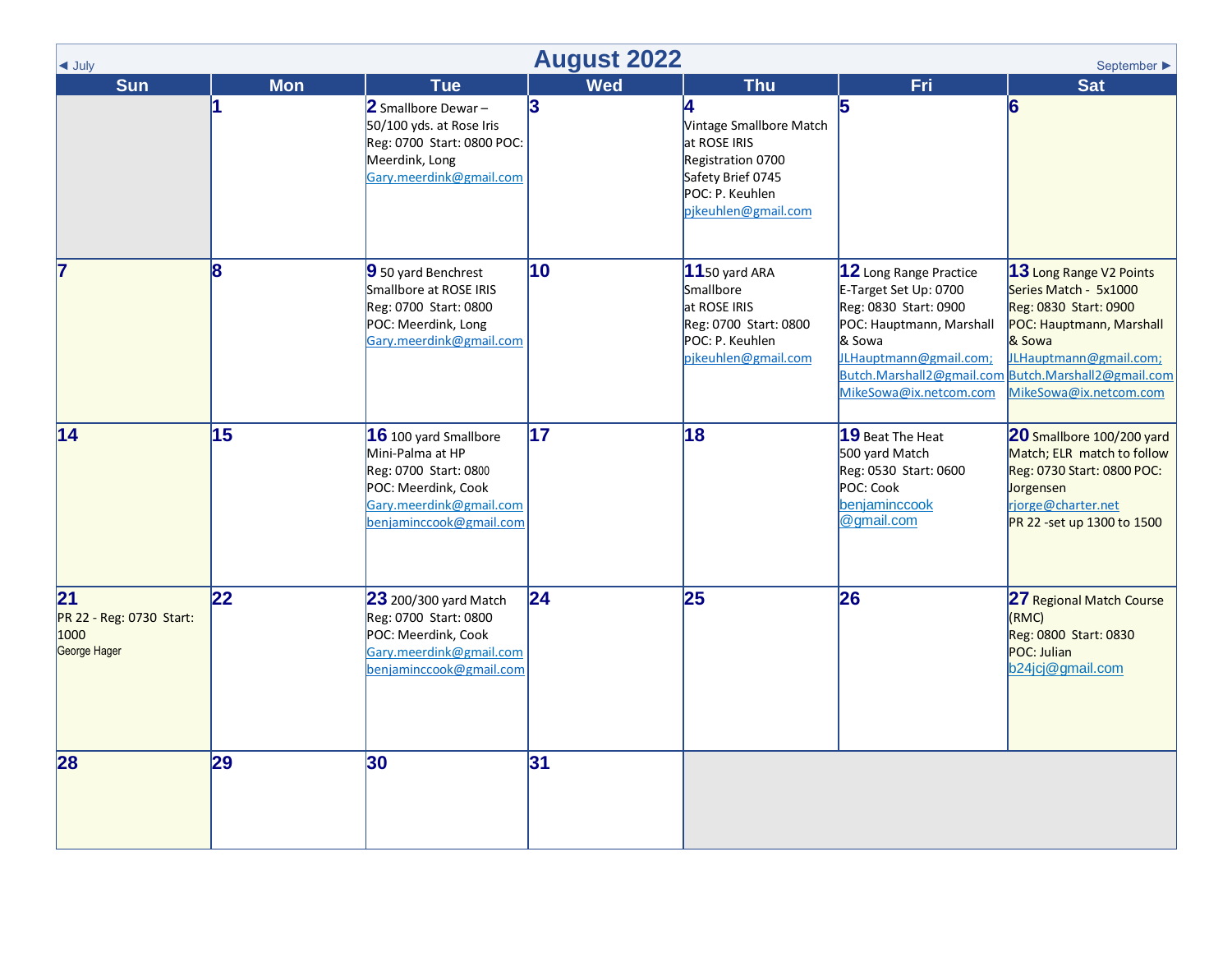<span id="page-8-0"></span>

| ◀ August                                                                     | <b>September 2022</b><br>October ▶ |                                                                                                                                                 |            |                                                                                                                             |                                                                                                                                                                                                |                                                                                                                                                                                                  |  |  |
|------------------------------------------------------------------------------|------------------------------------|-------------------------------------------------------------------------------------------------------------------------------------------------|------------|-----------------------------------------------------------------------------------------------------------------------------|------------------------------------------------------------------------------------------------------------------------------------------------------------------------------------------------|--------------------------------------------------------------------------------------------------------------------------------------------------------------------------------------------------|--|--|
| <b>Sun</b>                                                                   | <b>Mon</b>                         | <b>Tue</b>                                                                                                                                      | <b>Wed</b> | <b>Thu</b>                                                                                                                  | Fri                                                                                                                                                                                            | <b>Sat</b>                                                                                                                                                                                       |  |  |
|                                                                              |                                    |                                                                                                                                                 |            |                                                                                                                             | 2                                                                                                                                                                                              | 3                                                                                                                                                                                                |  |  |
| 4                                                                            | 5                                  | 6 Smallbore Dewar-<br>50/100 yds. at Rose Iris<br>Reg: 0800 Start: 0900 POC:<br>Meerdink, Long<br>Gary.meerdink@gmail.com                       |            | Vintage Smallbore Match<br>at ROSE IRIS<br>Registration 0800<br>Safety Brief 0845<br>POC: P. Keuhlen<br>pjkeuhlen@gmail.com | 9 Long Range Practice<br>E-Target Set Up: 0800<br>Reg: 1000 Start: 1030<br>POC: Hauptmann, Marshall<br>& Sowa<br>JLHauptmann@gmail.com;<br>Butch.Marshall2@gmail.com<br>MikeSowa@ix.netcom.com | 10 Long Range V2 Points<br>Series Match - 5x1000<br>Reg: 1000 Start: 1030<br>POC: Hauptmann, Marshall<br>& Sowa<br>JLHauptmann@gmail.com;<br>Butch.Marshall2@gmail.com<br>MikeSowa@ix.netcom.com |  |  |
| 11                                                                           | 12                                 | 1350 yard Benchrest<br>Smallbore at ROSE IRIS<br>Reg: 0800 Start: 0900<br>POC: Meerdink, Long<br>Gary.meerdink@gmail.com                        | 14         | $15$ 50 yard ARA<br>Smallbore<br>at ROSE IRIS<br>Reg: 0800 Start: 0900<br>POC: P. Keuhlen<br>pjkeuhlen@gmail.com            | 16                                                                                                                                                                                             | 17 500/800 yard Open Any<br>Rifle (OAR) Match Reg:<br>0830 Start: 0900 POC:<br>Cook, Vance<br>benjaminccook@gmail.com<br>david.vance65@gmail.com                                                 |  |  |
| 18                                                                           | 19                                 | 20 100 yard Smallbore<br>Mini-Palma at HP<br>Reg: 0800 Start: 0900<br>POC: Meerdink, Cook<br>Gary.meerdink@gmail.com<br>benjaminccook@gmail.com | 21         | 22                                                                                                                          | 23 Smallbore 100/200 yard<br>Match; ELR match to follow<br>Reg: 0830 Start: 0900 POC:<br>Jorgensen<br>rjorge@charter.net                                                                       | $24$ NRA Approv<br>WA Service Rifle & Southern<br><b>District Championship</b><br>Reg: 1100 Start: 1200<br>POC: Julian<br>b24jcj@gmail.com                                                       |  |  |
| 25 CMP EIC Match<br>Reg: 0800 Start: 0830<br>POC: Julian<br>b24jcj@gmail.com | 26                                 | 27 200/300 yard Match<br>Reg: 0800 Start: 0900<br>POC: Meerdink, Cook<br>Gary.meerdink@gmail.com<br>benjaminccook@gmail.com                     | 28         | 29 50 BMG Benchrest<br>Reg: 0730 Start: 0800<br>POC: Nicholson<br>nicholsonind@gmail.com                                    | 30 50 BMG Benchrest<br>Reg: 0730 Start: 0800 POC:<br>Nicholson<br>nicholsonind@gmail.com                                                                                                       |                                                                                                                                                                                                  |  |  |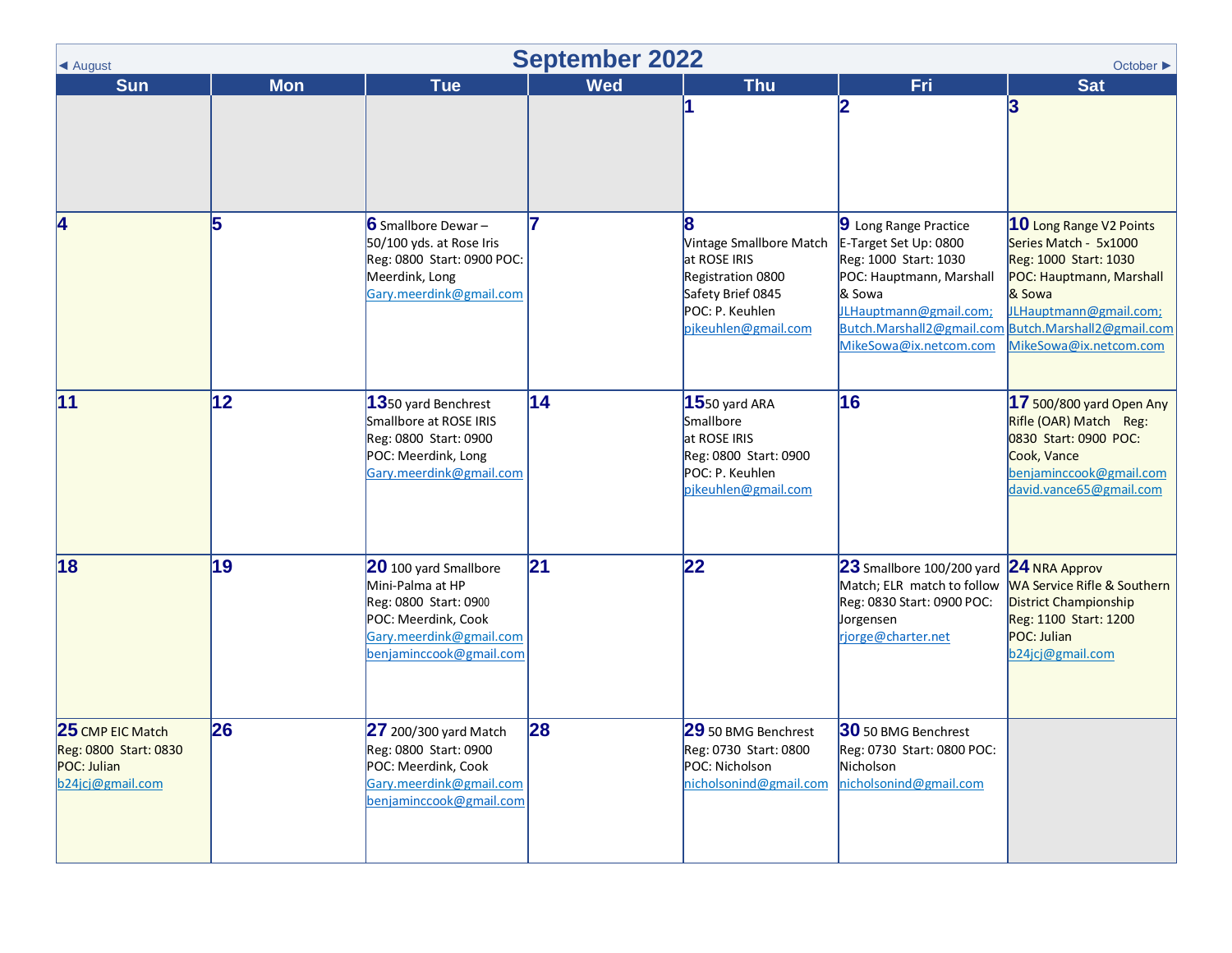<span id="page-9-0"></span>

| $\blacktriangleleft$ September                                                                                                                                                                    | <b>October 2022</b><br>November $\blacktriangleright$ |                                                                                                                                                   |              |                                                                                                                                                                                                                                                                |                                                                                                                                                                                                                                              |                                                                                                                                                                                  |  |
|---------------------------------------------------------------------------------------------------------------------------------------------------------------------------------------------------|-------------------------------------------------------|---------------------------------------------------------------------------------------------------------------------------------------------------|--------------|----------------------------------------------------------------------------------------------------------------------------------------------------------------------------------------------------------------------------------------------------------------|----------------------------------------------------------------------------------------------------------------------------------------------------------------------------------------------------------------------------------------------|----------------------------------------------------------------------------------------------------------------------------------------------------------------------------------|--|
| <b>Sun</b>                                                                                                                                                                                        | <b>Mon</b>                                            | <b>Tue</b>                                                                                                                                        | <b>Wed</b>   | <b>Thu</b>                                                                                                                                                                                                                                                     | Fri                                                                                                                                                                                                                                          | <b>Sat</b><br>1 50 BMG Benchrest<br>Reg: 0730 Start: 0800 POC:<br>Nicholson<br>nicholsonind@gmail.com                                                                            |  |
| 2 50 BMG Benchrest Reg:<br>0730 Start: 0800 POC:<br>Nicholson<br>nicholsonind@gmail.com                                                                                                           | 3                                                     | $\overline{4}$ Smallbore Dewar -<br>50/100 yds. at Rose Iris<br>Reg: 0800 Start: 0900 POC:<br>Meerdink, Long<br>Gary.meerdink@gmail.com           | 5            | Vintage Smallbore Match<br>at ROSE IRIS<br>Registration 0800<br>Safety Brief 0845<br>POC: P. Keuhlen<br>pjkeuhlen@gmail.com                                                                                                                                    |                                                                                                                                                                                                                                              | 8                                                                                                                                                                                |  |
| $9$ 300/500 yard Open Any<br>Rifle (OAR) Match<br>Reg: 0830 Start: 0900<br>POC: Cook, Vance<br>benjaminccook@gmail.com<br>david.vance65@gmail.com                                                 | 10                                                    | $11$ 50 yard Benchrest<br>Smallbore at ROSE IRIS<br>Reg: 0800 Start: 0900<br>POC: Meerdink, Long<br>Gary.meerdink@gmail.com                       | $ 12\rangle$ | 13 Palma or LR Practice<br>E-Target Set Up: 0900<br>Reg: 1000 Start: 1030<br>POC: Hauptmann, Pitcairn Reg: 1200 Start: 1230<br>PilotShot@telus.net<br>50 yard ARA Smallbore<br>at ROSE IRIS<br>Reg: 0800 Start: 0900<br>POC: P. Keuhlen<br>pjkeuhlen@gmail.com | <b>14</b> Long Range Team Match<br>and Individual Practice<br>E-Target Set Up: 1000<br><b>JLHauptmann@gmail.com</b> POC: Hauptmann, Marshall & Sowa<br>Sowa<br>JLHauptmann@gmail.com;<br>Butch.Marshall2@gmail.com<br>MikeSowa@ix.netcom.com | 15 Long Range Regional<br>Match - 3x1000<br>Reg: 0930 Start: 1030<br>POC: Hauptmann, Marshall &<br>JLHauptmann@gmail.com;<br>Butch.Marshall2@gmail.com<br>MikeSowa@ix.netcom.com |  |
| <b>16</b> Long Range Regional<br>$Match - 2x1000$<br>Reg: 0730 Start: 0830<br>POC: Hauptmann, Marshall<br>& Sowa<br>JLHauptmann@gmail.com;<br>Butch.Marshall2@gmail.com<br>MikeSowa@ix.netcom.com | 17                                                    | $18$ 100 yard Smallbore<br>Mini-Palma at HP<br>Reg: 0800 Start: 0900<br>POC: Meerdink, Cook<br>Gary.meerdink@gmail.com<br>benjaminccook@gmail.com | 19           | 20                                                                                                                                                                                                                                                             | 21<br>PR 22 set up 1300 to 1500                                                                                                                                                                                                              | 22<br>PR 22 - Reg: 0730<br>Start: 1000<br>George Hager                                                                                                                           |  |
| $\overline{23}$                                                                                                                                                                                   | 24                                                    | 25 200/300 yard Match<br>Reg: 0800 Start: 0900<br>POC: Meerdink, Cook<br>Gary.meerdink@gmail.com<br>benjaminccook@gmail.com                       | 26           | 27                                                                                                                                                                                                                                                             | 28                                                                                                                                                                                                                                           | 29                                                                                                                                                                               |  |
| 30                                                                                                                                                                                                | 31                                                    |                                                                                                                                                   |              |                                                                                                                                                                                                                                                                |                                                                                                                                                                                                                                              |                                                                                                                                                                                  |  |